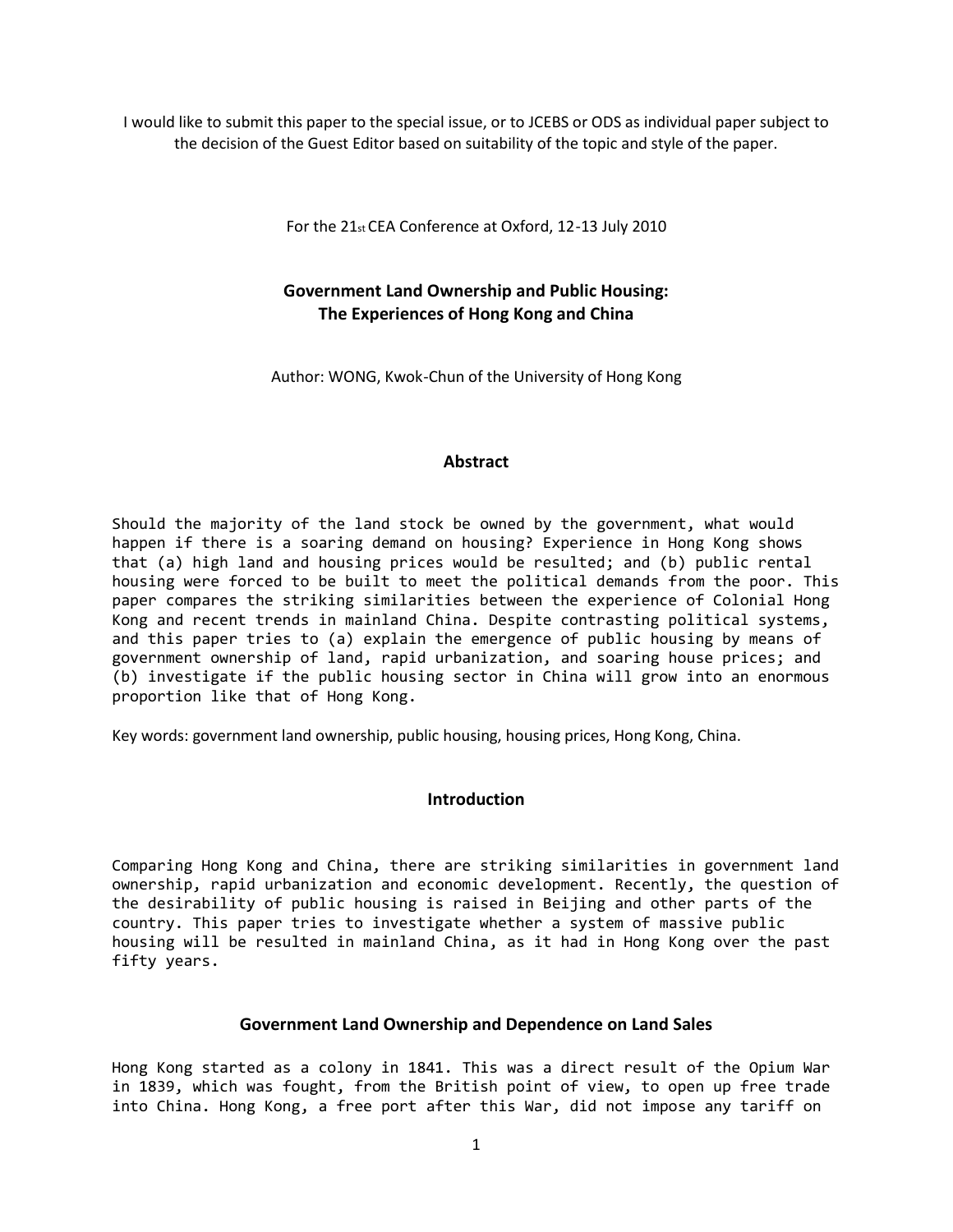imports or exports. Apart from license fees, the Colonial government's major incomes were derived from land: land sales, land rent, and rates on properties.

Lands in Hong Kong were first auctioned to trade merchants in 1841, even before the formal signing of the Treaty of Nanking in 1842. Initially, land prices were not high, but annual land rents were substantial. In 1853, 57% of the government incomes were from land sales and ground rents. This percentage ranged from 38% in 1990 (Gazette, 1853-1991) to 30% in 1997. The Hong Kong government had always been financially dependent on land. Given this background, lands in Hong Kong really work like a bank to the government: lands were deposited physically all over the territory, and when the government needs the cash, just auction some. This system does not work should the majority of land be owned by the private sector.

As a result, even after 170 years of intermittent land auctioning, the Hong Kong government still owes 95% of the land stock, 84% of which are even not built-up in any form. (HK Annual Reports, 1950-2009).

Meanwhile, in mainland China, the history on land ownership had developed very differently. There was basically a feudal land system before 1911. After the Chinese Revolution in 1911, a system of private land ownership was still, by and large, enforced by Kuomintang, although in many ways the land system was frustrated by military conflicts amongst the Kuomintang warlords, and with the Japanese during the Second World War.

The Communist Land Reform started in 1946. Basically land and other properties of landlords were expropriated and redistributed in this land Reform. And after the Peoples' Communes and the Great Leap Forward in the 1950s, collective agricultural land ownership was established. Starting in 1978, these collective lands were assigned to individual families under Household Responsibility Contracts. By now, there are basically three types of land ownership in China: (a) land for family village-houses (宅基地); (b) Collectives' land (集体所有土地); and (c) state owned land (国有土地). Except for a small portion of land on which family village-houses were built, lands in China were basically non-privately owned.

In December 1987, land use rights were first auctioned in Shenzhen. Stateownership rights on land were then separated from use rights; thus allowing private ownership of land use rights, for a given number of years, to be bought and sold.

After 1989, the rights to develop land were decentralized - down to local "xian" level governments. Xians in China should not be confused with counties in the west. Xians are much smaller: there are altogether 2,860 xians in China. Each is, on average, 3,000 square kilometers in area; and 0.45 million in population. These xians could sell land development rights to prospective developers and industrialists; and share 3/4 of the land sales proceeds with Beijing as well as with other higher level governments. On top, the xians share 1/4 of the valuedadded taxes, which are levied at 17% on any production on the land sold upon development. Xians rely on these incomes to build infra-structures and other facilities to attract even more investors. See Cheung (2008).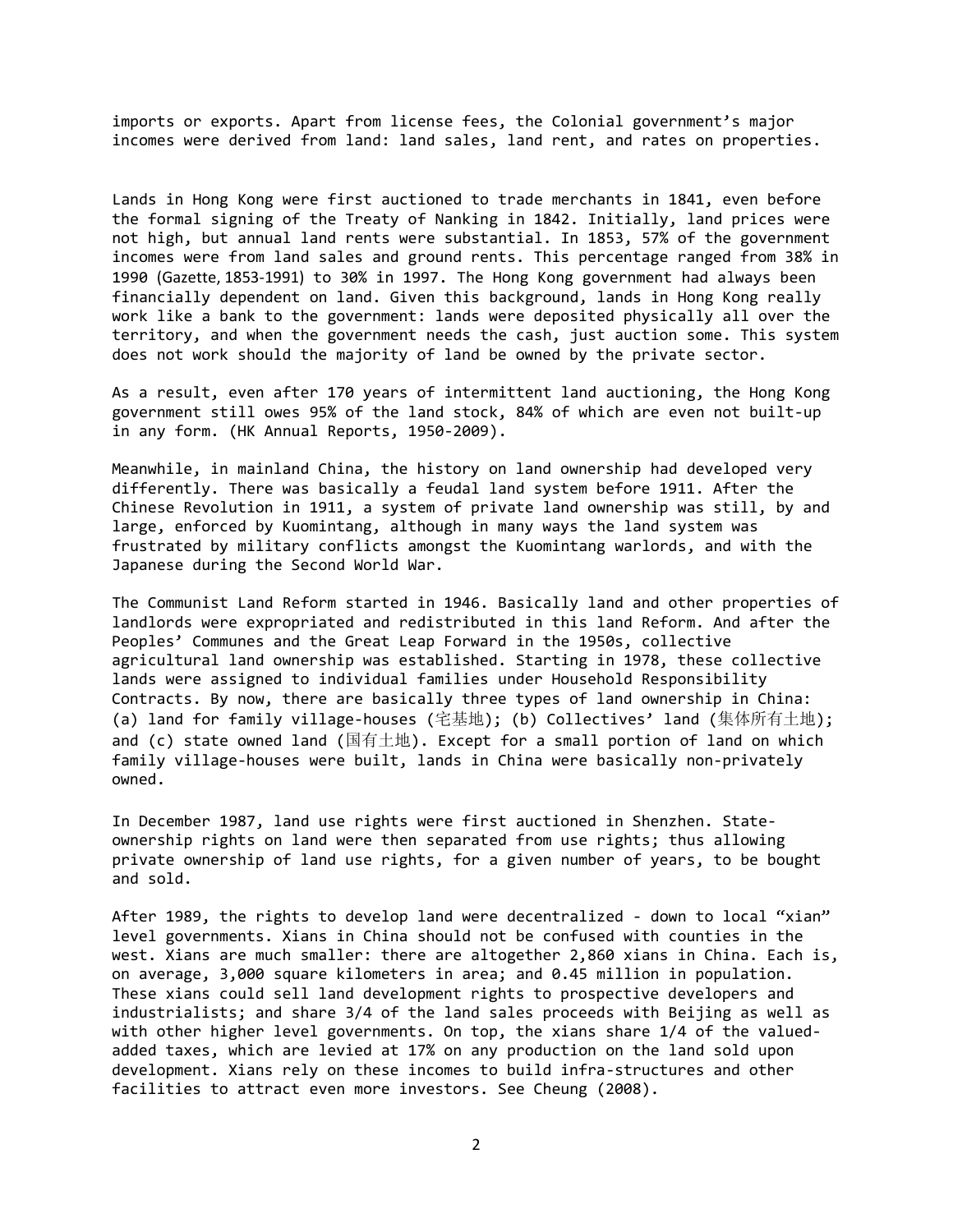Under this xian system, land sales income, plus subsequent value-added taxes, were the keys to government finance; and hence there is a financial dependence on land sales.

#### **Urbanisation and Housing Demand**

In the midst of all these changes in land ownership and development rights, the speed of urbanization in China was phenomenal. It just took 30 years for the urbanization rate to grow from less than 20% up to 46% in 2009. Urban population in China is now 0.622 billion. See UN Statistics (2007). Together with the corresponding growth in income, house prices had increased tremendously, while cities had sprawled into rural areas. By 2009, premier Wen Jai Bo had to dictate a "red-line" for arable land - 1.8 billion mu! This is approximately 1.2 million square kilometers, or 12.5% of the country's entire surface area. Wen was in the opinion that this is the absolute minimum area of arable land to ensure the country's survival, and should not be stepped across. Wen's red line might have undermined the country's expectation on housing land supply, and house prices rose sharply after his announcement.

In Hong Kong, population had kept on increasing for the last 170 years - except for a temporary drop during the Japanese occupation in World War II. Post war population soared from less than a million up to 7 million in 2009, mostly due to economic refugees from the mainland. Light industries developed rapidly until the 1970s, when trade and financial sectors took over. With ever rising income, the demand for housing in Hong Kong is enormous. Yet until now, private residential units are allowed to build on only 4% of the territory's 1,100 square kilometers of private residential land. The rates of land sales were just far too slow to meet the demand; and hence the Hong Kong government had been accused of adopting a high land price policy.

Sir John Cowperthwaite, the Financial Secretary of the Hong Kong in the 1960s, who was often referred as the architect the Hong Kong free market system, started a policy of not-intervening the free market. But with high rents and housing prices, refugees were left either sleeping out in streets or squatting on dangerous slopes. Until 1953, the Hong Kong government basically did nothing to solve the problem - except a rent control ordinance in 1947, which in fact had prevent old buildings from being re-developed.

A fire on the Shek Ki Mei squatters in 1953 left 53,000 homeless overnight. This incident forced the Hong Kong government to face the problem she created. It set up a Housing Authority which had ever since been growing in size. It is now the biggest developer of the world – some 28 million square meters had been completed since 1957; and it spends 5.5 billion annually. Half of the 7 million population in Hong Kong now lives in housing units rented, or sold, to them by the Housing Authority. See Hong Kong Housing Authority Annual Reports (1960-2009).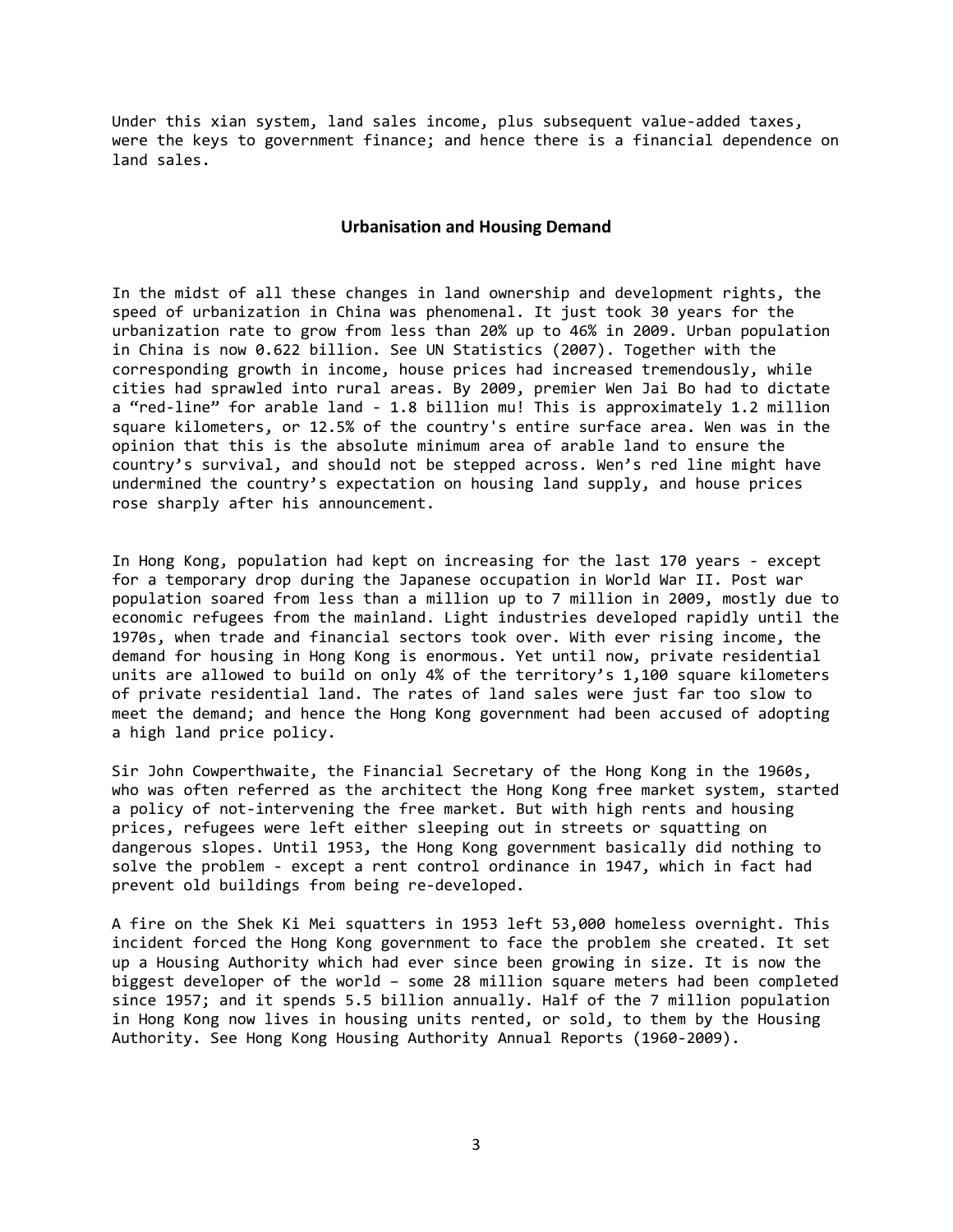#### **Will Public Housing Flourish in China?**

Public Housing in Hong Kong is expensive to finance, and is only affordable by a government with strong financial capabilities. Hong Kong had developed into a major entrepôt and international financial centre, land sales and other tax incomes had allowed public housing to grow to an enormous size.

Similarly, land sales and other taxes had also provided China with strong financial means. Together with other common factors of government land ownership, rapid urbanization and soaring housing prices, the question now is whether the public housing sector in China will grow into an enormous proportion, as Hong Kong did. To answer this, one may have to analyse the problem from the viewpoint of the dissipation of rent, and of institutional change.

Suppose there is a collectively-owned piece of farmland in the sub-urban area of Shanghai, which is desirable for development. After painful negotiations with the villagers for compensation, the xian government may either include this land into its annual quota of land development; or leave it aside for public rental(廉租房) and/or affordable (经济适用房) housing. Given land sales incomes and value-added taxes, the xian government would be in a much better financial position should this land be sold to property developers. Public rental and affordable housing are less desirable financially, and should only be built if this is forced by Beijing.

Comparing to Hong Kong, the Housing Authority is granted land for the sole purpose of public housing. To satisfy the public demand for housing the poor, expansion of the Authority is desirable to officials who run the Authority under three major constraints: (a) that the Hong Kong government would constantly set aside a substantial budget for public housing; (b) a stable and well paid salary scale within the Authority compatible to the general civil service's; and (c) that corruption via qualifying the applicants for rental or affordable housing is not viable. And in fact the cost of arranging bribes is high in Hong Kong - given the presence of the Independent Commission against Corruption.

In mainland China, however, there are no signs that the central government would set aside a sizeable budget for local public housing, nor expand the local civil service to run public housing. It is likely that the local xian governments have to find financial resources of their own.

As regards the question of corruption, the rate of corruption prosecutions was small compared to the number of government officials all over the country. Renting public housing to unqualified relatives may benefit the officials, but such benefits are small and often slow in rewards. Selling affordable housing to unqualified wealthy people would be a much larger benefit, as prices are paid in full as soon as the flat is sold. Hence, opportunistic officials may find (a) selling lands outright to developers more desirable, as he may have to negotiate a deal with only a handful of potential land buyers; (b) affordable housing would be less desirable, as the number of negotiations increases compared to land sales; and (c) public rental housing would be least attractive, as potential benefits are small and slow.